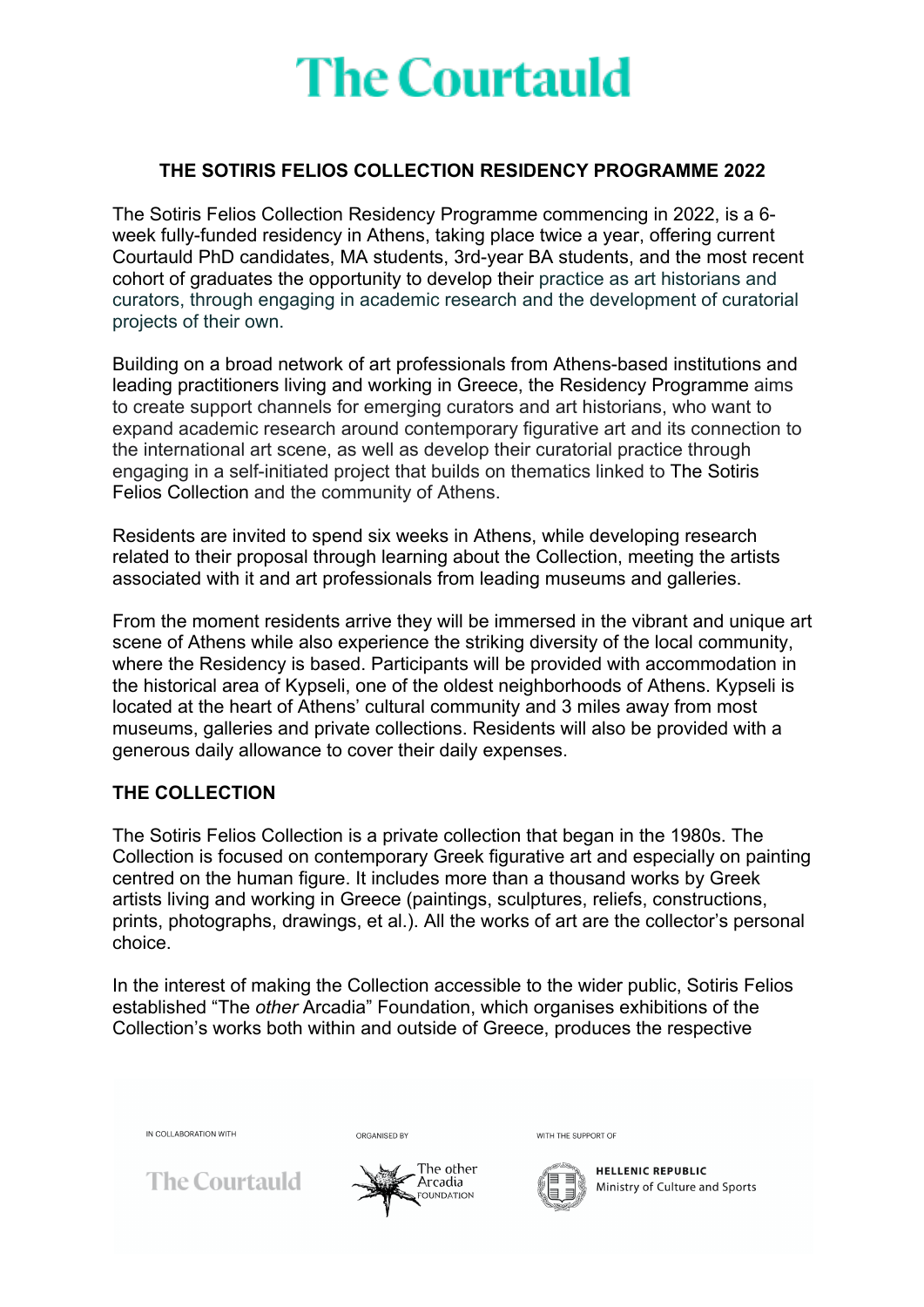catalogues and liaises with other institutions to lend out the Collection's works for various exhibitions.

In addition to "The *other* Arcadia" Foundation, the collector has created the 16 Fokionos Negri art space, as a venue to host art exhibitions, organise cultural events and develop collaboration networks, partnerships and exchanges with other cultural organisations.

Since March 2021 "The *other* Arcadia" Foundation has partnered with Google Arts & Culture bringing three hundred sixteen artworks and five online exhibits from The Sotiris Felios Collection to the worldwide audience of the digital platform.

#### **THE SPACE**

In 2008 Sotiris Felios created the "16 Fokionos Negri" art space in Kypseli, an Athens neighbourhood that is constantly evolving, with the old-time grace of its distinctive bourgeois legacy. The exhibition space 16 Fokionos Negri was designed and constructed in 2009 by architects Maria Kokkinou and Andreas Kourkoulas. It spans an area of approximately 300 square metres. It is the basement of a 1960s' apartment block and was originally a billiards room. The initiative constitutes a not for profit entity.

The venue serves as a welcoming hub for hosting art exhibitions, organising cultural events, developing collaboration networks, partnerships and exchanges with other cultural organisations. Through its activities, "16 Fokionos Negri" has become established as a point of reference for the arts in Athens today, playing an active role in the cultural life and expression of the city.

### **RESIDENCY PROGRAMME DETAILS**

1. Art History Programme:

Applicants with an art history background are invited to submit proposals for a research project that will culminate into a written essay. The resident will have the opportunity to spend time with artists of their choice, visit their studio and receive mentoring from leading art professionals, while developing a new body of research linked to contemporary figurative art and the Athenian art scene through an international lens.

■ Outcome: 3,000-4,000 words essay on the subject outlined in their proposal, which would be published to a professional standard in an international prestigious art journal or magazine, as well as in the Greek art press. Before submission the essay will be reviewed by the selection panel.

IN COLLABORATION WITH

**The Courtauld** 



ORGANISED BY

WITH THE SUPPORT OF

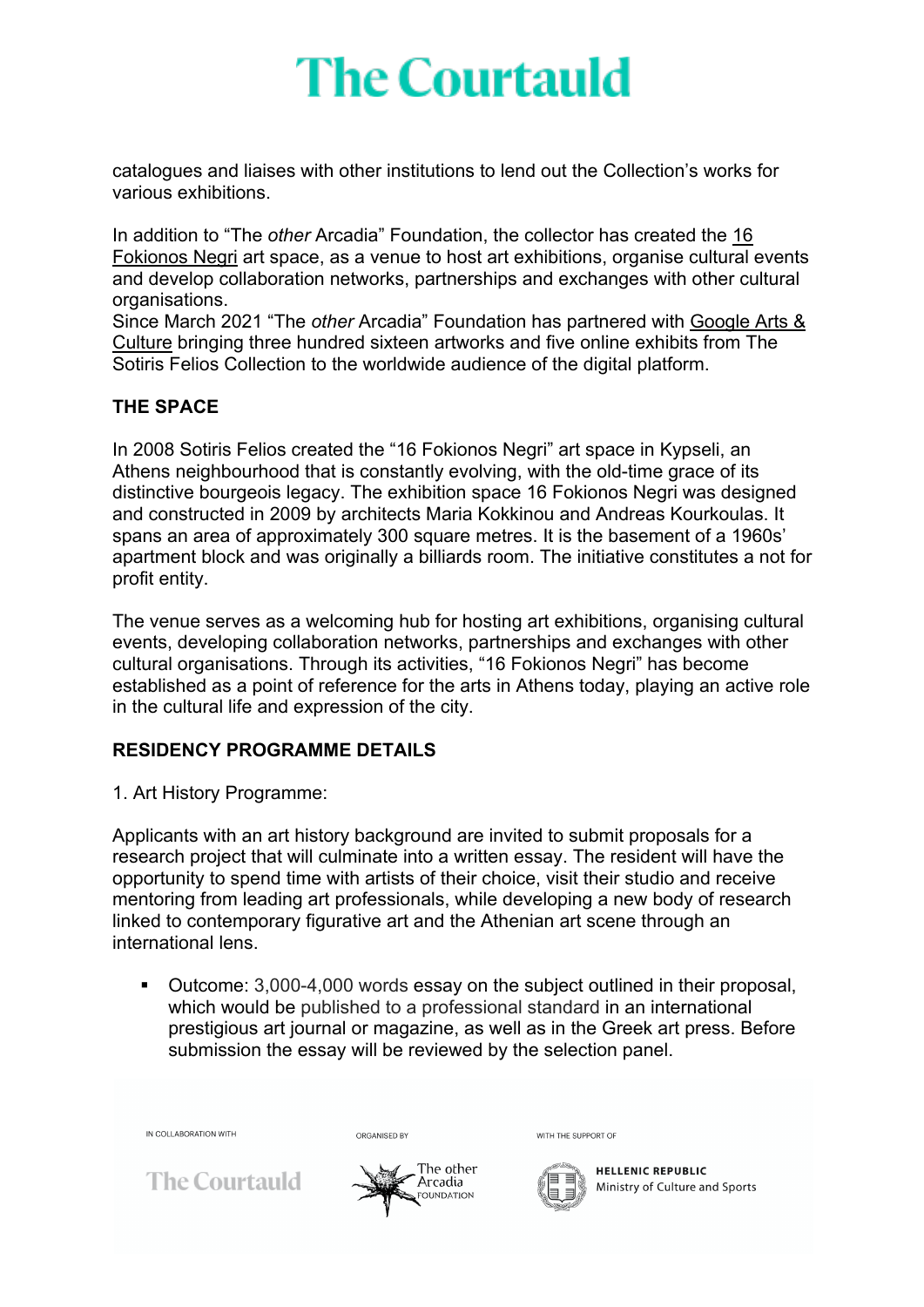■ What is offered: Accommodation, working space with a desk and computer, regular visits to the Collection, opportunity to view and study artworks of choice, regular visits to artists' studios and meetings with curators and other art professionals, visits to chosen heritage sites, 500 euros to cover transportation and food costs within the city, presentation of written piece at the exhibition space "16 Fokionos Negri, introduction to the local artistic community of Athens.

#### 2. Curatorial Programme:

Applicants with a background in curating are invited to submit proposals for a new site-responsive project (exhibition, publication, series of talks, workshops etc) that will be presented in Athens at the end of their residency. Curators are encouraged in their application to draw ideas from The Sotiris Felios Collection and the city of Athens, proposing projects that align with the mission of the residency to increase awareness of Greek figurative contemporary art and the research and education happening in the region.

- § Outcome: a curatorial project in the form of an exhibition, publication, discursive event, series of talks, workshops or community project presented at the exhibition space "16 Fokionos Negri". The curator will also be asked to give a curators' talk. They will receive production support to help facilitate the final project.
- What is offered: Accommodation, working space with a desk and computer, regular visits to the Collection, regular visits to artists' studios and meetings with curators and other art professionals, visits to chosen heritage sites, press and social media support, 500 euros to cover transportation and food costs within the city.

#### **ADMISSION PROCESS**

Residents will be selected through a written application and interview, with the admission panel consisting of two representatives from Courtauld Institute and two appointed by The Sotiris Felios Collection. The residency is offered to students from the following courses:

The other

Arcadia

FOUNDATION

- $\blacksquare$  BA History of Art (3<sup>rd</sup> year students)
- § MA Curating the Art Museum
- § MA History of Art
- § PhD candidates

IN COLLABORATION WITH

ORGANISED BY

WITH THE SUPPORT OF



**HELLENIC REPUBLIC** Ministry of Culture and Sports

**The Courtauld**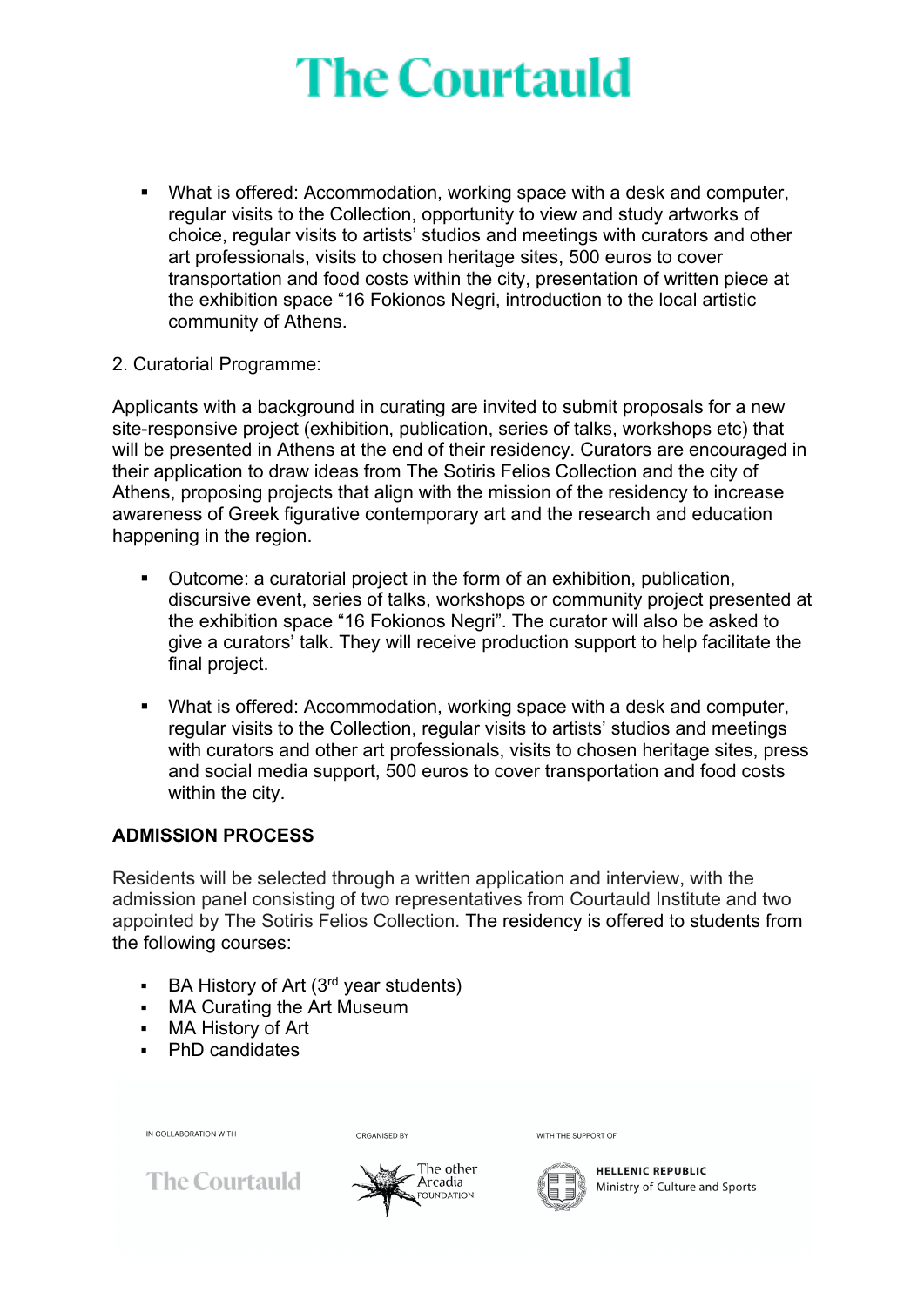§ Courtauld graduates from 2021

#### DATES

- § March/April 2022
- § September/October 2022

(*Exact dates to be confirmed with residents*)

#### **Currently you can ONLY apply for September/October 2022**

#### **Submission deadline for September/October: 17th June 2022**

#### **CONDITIONS**

- § Agree to reside in Athens for the full duration of the residency with minimal external commitments
- Commit to an intensive schedule of research, meetings and studio visits
- Commit to fully developing the project proposed

### APPLICATION

- Completed and signed application form
- Curriculum Vitae (no more than 2 pages)
- List with selected images of previous projects (no more than 2 pages)
- § A 500-word proposal on the research willing to undertake while on residency
- A 300-word text on how the residency would benefit your long-term academic or curatorial practice and Athens is your city of choice.

### **CONTACT DETAILS**

#### **Daphne Politi, Collection Manager** info@felioscollection.gr

**Collection website** https://felioscollection.gr/en/

**Exhibition space website** https://16fokionosnegri.gr/en/

**Google Art & Culture**



ORGANISED BY





WITH THE SUPPORT OF